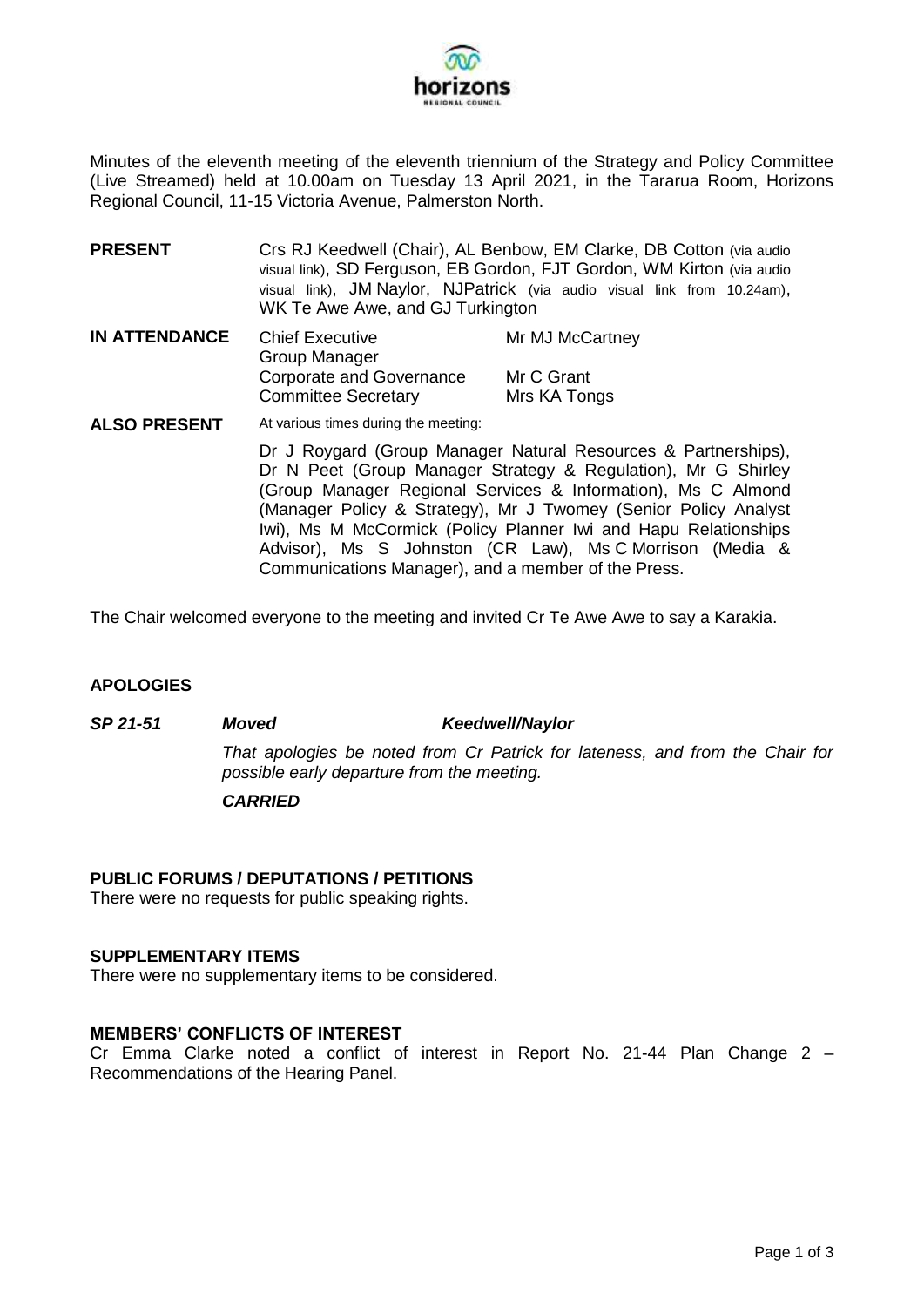

#### **CONFIRMATION OF MINUTES**

#### *SP 21-52 Moved Naylor/Ferguson*

*That the Committee:*

*confirms the minutes of the Strategy and Policy Committee meeting held on 9 March 2021 as a correct record, and notes that the recommendations were adopted by the Council on 23 March 2021.*

#### *CARRIED*

Cr Emma Clarke left the table at 10.06am prior to Report No. 21-44.

#### **PLAN CHANGE 2 - RECOMMENDATIONS OF THE HEARING PANEL**

*Report No 21-44*

The purpose of this paper was for Council to consider and make decisions on the recommendations of the Independent Hearing Panel for Proposed Plan Change 2 (PC2). Dr Peet (Group Manager Strategy & Regulation) summarised the PC2 process to date and highlighted the next steps in the process following the decision that would be made at the meeting. Dr Peet and Ms Johnston (CR Law), answered Members' questions of clarification.

#### *SP 21-53 Moved Naylor/Te Awe Awe*

*That the Committee recommends that Council:*

- *a. receives the information contained in Report No. 21-44;*
- *b. receives the Recommendation Report of the Independent Hearing Panel appointed by the Manawatū-Whanganui Regional Council pursuant to section 34A of the Resource Management Act 1991, containing recommended decisions on Plan Change 2, One Plan – Existing Intensive Farming Land Uses, dated March 2021;*
- *c. Pursuant to Schedule 1 to the Resource Management Act 1991, adopts the recommendations and reasons in the Hearings Panel's Recommendation Report (including appendices) as its decision on Plan Change 2 to the Operative One Plan, including the Hearing Panel's evaluation under section 32AA;*
- *d. resolves to publicly notify its decisions on submissions and further submissions on Plan Change 2 to the Operative One Plan and serves a copy of the public notice on all submitters and further submitters.*

#### *CARRIED*

Cr Emma Clarke rejoined the Council table at 10.34am following the conclusion of Report No. 21-44.